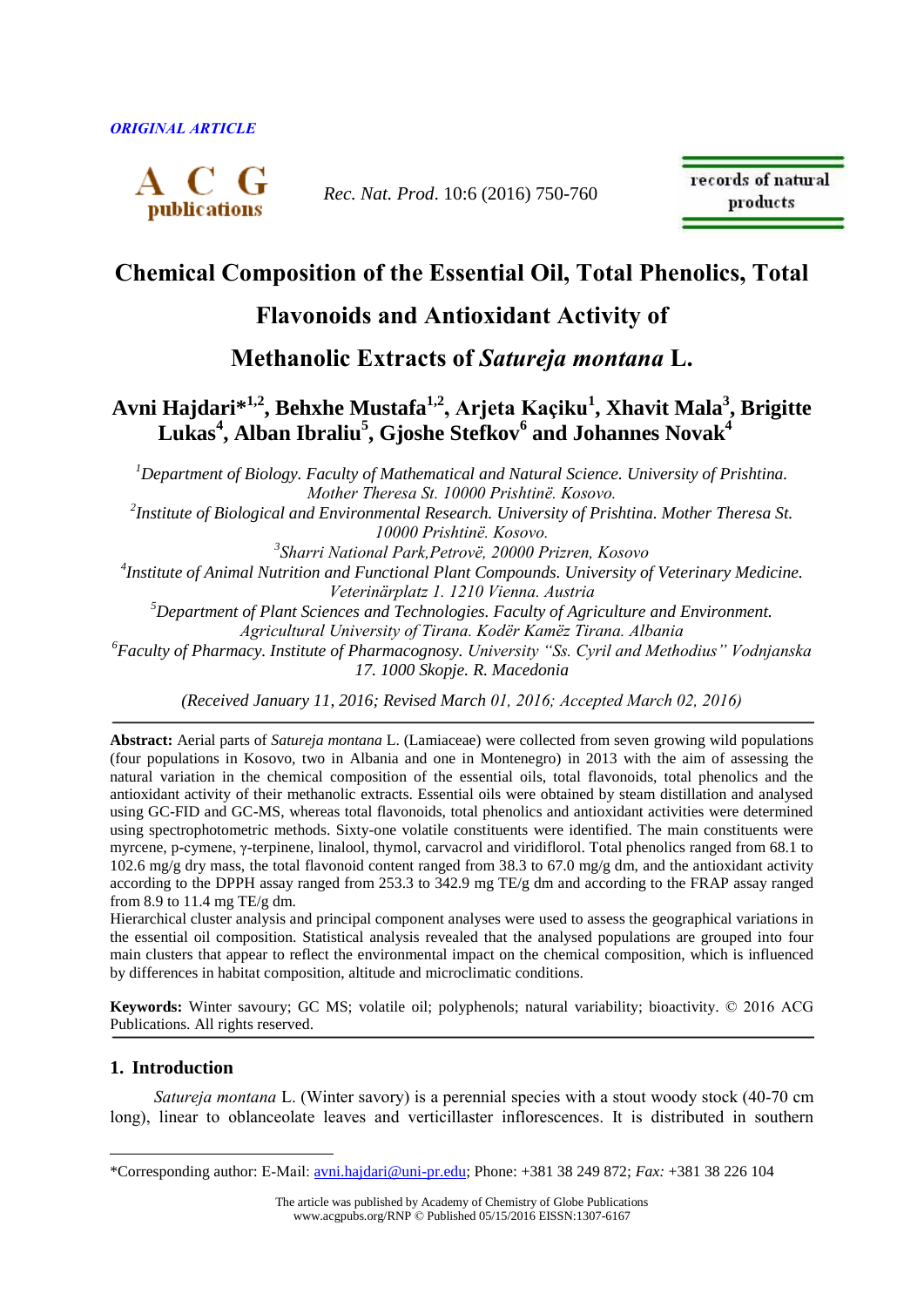Europe as a native species [1]. In Balkans ethnobotany, it used for different purposes, such as a nutraceutical in Albania [2] and a spasmolytic, anti-diabetic, respiratory tract infection treatment, antitussive, and expectorant in Kosovo [3], whereas in the food industry, it is used as a flavouring agent [4]. This species has a rich and diverse composition of secondary metabolites as well as diverse biological activities, including antioxidative properties [5]–[7], antibacterial properties of the essential oil [5], [7]–[10], and antifungal activity [8], [10], [11]. Several studies have reported the chemical composition of the essential oil of *S. montana* originating from different regions of the world [5], [6], [8], [10]–[14] and total phenolics and total flavonoids [15]. *Satureja montana* is characterized by a wide variability in its morphology even in same population, which causes confusion from taxonomic and chorological perspectives. Variations in the content and chemical composition between populations were also previously reported, showing the presence of different chemotypes [16] – [19]. According to the International Standards (ISO 7928-1-1991), the minimum yield of essential oil (on a dry basis) required for springs of *S. montana* is 0.3% and the following main constituents: γ-terpinene, p-cymene, linalool, 1-terpinen-4-ol and carvacrol. The principal aims of our study were to analyse the chemical compositions of the essential oils of the aerial parts of *S. montana* and to assess the natural variation in the essential oils, total phenolics, total flavonoids and antioxidative activity of the methanolic extracts between wild populations growing in Kosovo, Albania and Montenegro.

#### **2. Materials and Methods**

#### *2.1. Plant Materials*

Aerial parts of *Satureja montana* L. were collected from July to September 2013 in seven locations from naturally growing populations in Kosovo, Albania and Montenegro (Table 1). Four of these populations were from Kosovo, two were from Albania and one was from Montenegro. Three samples were collected in each location (10-20 individual plants were grouped in each sample). Each sample was distilled and analysed separately. Voucher specimens of each population were deposited at the Herbarium of the Department of Biology, University of Prishtina (Table 1).

| <b>Location</b> | <b>North</b>       | <b>South</b>        | Elev.    | <b>Substrate</b> | <b>Climate</b>        | <b>Herbarium</b> | EO                   |  |  |  |
|-----------------|--------------------|---------------------|----------|------------------|-----------------------|------------------|----------------------|--|--|--|
|                 |                    |                     | m a.s.l. |                  |                       | accession        | yield                |  |  |  |
|                 |                    |                     |          |                  |                       | no.              | $\frac{6}{\sqrt{W}}$ |  |  |  |
| Pashtrik        | $42^{\circ}12'82"$ | $20^{\circ}31'55"$  | 1417     | Limestone        | Continental, modified | LEB/2013/4       | $0.4 - 0.7$          |  |  |  |
| (Kosovo)        |                    |                     |          |                  | by Mediterranean      |                  |                      |  |  |  |
| Koritnik        | $42^{\circ}04'39"$ | $20^{\circ}36'06"$  | 1307     | Limestone        | Continental, modified | LEB/2013/2       | $0.3 - 0.5$          |  |  |  |
| (Kosovo)        |                    |                     |          |                  | by Mediterranean      |                  |                      |  |  |  |
| Morinë          | $42^{\circ}24'08"$ | $20^{\circ}14'59''$ | 530      | Serpentine       | Continental, modified | LEB/2013/7       | $0.02 - 0.09$        |  |  |  |
| (Kosovo)        |                    |                     |          |                  | by Mediterranean      |                  |                      |  |  |  |
| Golesh          | $42^{\circ}34'04"$ | $20^{\circ}57'06"$  | 713      | Serpentine       | Continental           | LEB/2013/5       | $0.07 - 0.14$        |  |  |  |
| (Kosovo)        |                    |                     |          |                  |                       |                  |                      |  |  |  |
| Valbonë         | $42^{\circ}26'34"$ | 19°57'40"           | 776      | Limestone        | Continental           | LEB/2013/3       | $0.8 - 1.0$          |  |  |  |
| (Albania)       |                    |                     |          |                  |                       |                  |                      |  |  |  |
| Theth           | $42^{\circ}23'51"$ | 19°46'11"           | 769      | Limestone        | Continental           | LEB/2013/6       | $0.2 - 0.4$          |  |  |  |
| (Albania)       |                    |                     |          |                  |                       |                  |                      |  |  |  |
| Ulcinj/Ulqin    | $41^{\circ}59'08"$ | $19^{\circ}15'09''$ | 88       | Limestone        | Mediterranean         | LEB/2013/1       | $0.8 - 0.9$          |  |  |  |
| (Montenegro)    |                    |                     |          |                  |                       |                  |                      |  |  |  |

**Table 1.** Basic characteristics of the sites from where the plant materials of *S. montana* populations were collected

#### *2.2. Distillation of Plant Materials*

Plant material was air dried in the shade at room temperature and cut in small pieces (>0.5 cm). Essential oil was obtained by hydrodistillation (50 g of cut tissue in 0.5 litres of water contained in a 1 litre flask) at a distillation rate of 3 mL.min<sup>-1</sup> in a Clevenger apparatus for 3 h. The samples were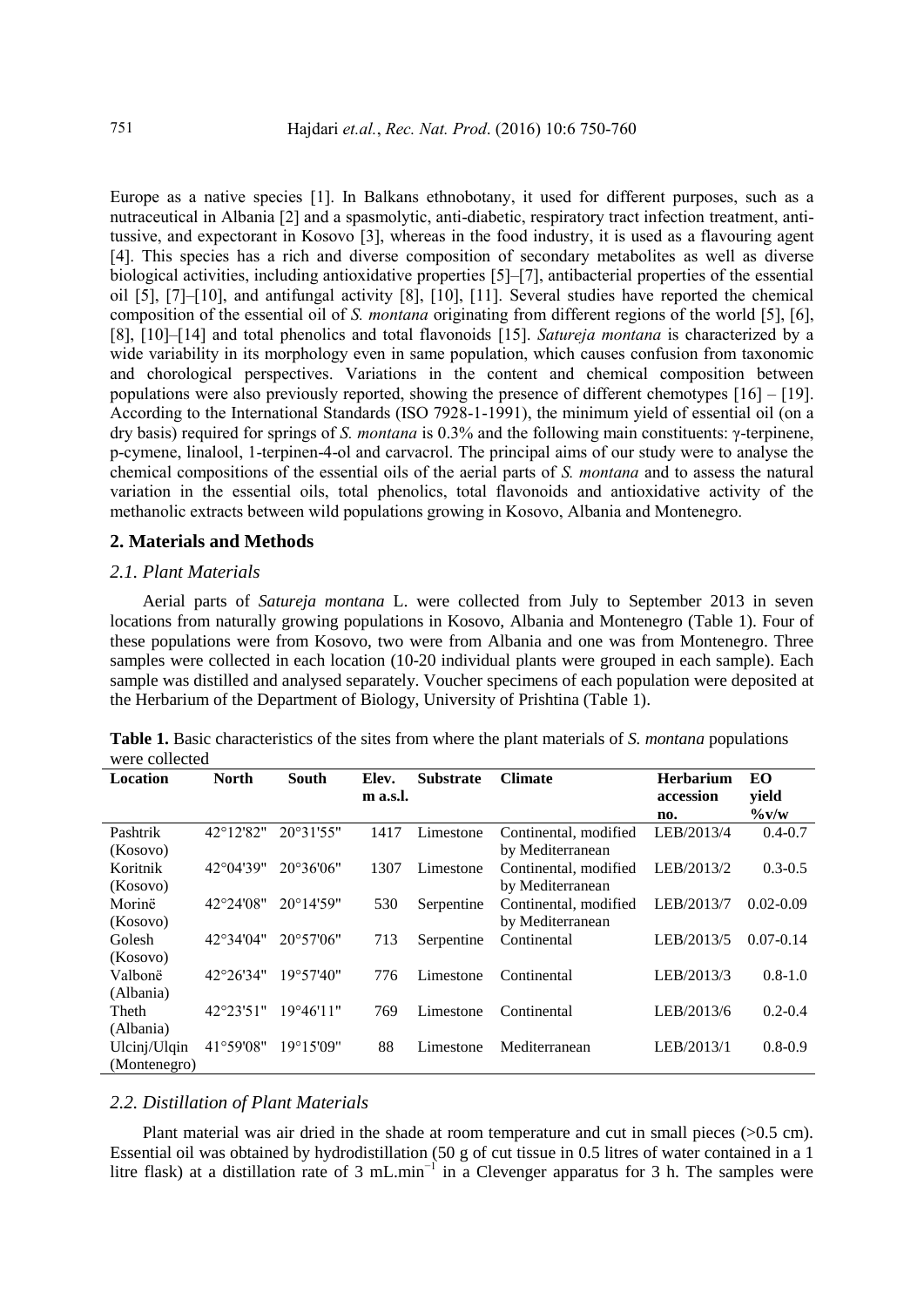stored in the dark at -18°C in a freezer until further analysis. The yield of essential oil is expressed as the volume percentage of the dry mass of the air-dried plant material.

#### *2.3. GC and GC-MS Analyses*

GC/FID analyses were performed using an Agilent 7890A GC system equipped with an FID detector (Agilent Technologies). The separation was conducted on a HP-5MS column (30 m  $\times$  0.25 mm with a 0.25 μm film thickness). Helium was used as the carrier gas with an initial flow rate of 0.6 mL/min and then at a constant pressure of 50.0 psi. The front inlet was maintained at 250°C in a split ratio of 50:1. The GC oven temperature was increased from 60°C to 260°C at a rate of 5°C/min, and the FID was operated at 250°C with an air flow of 350 mL/min and a hydrogen flow of 35 mL/min. The injection volume was 1.0 μl.

GC/MS analyses were performed using an Agilent 7890A GC system coupled to a 5975C MSD (Agilent Technologies). The ionisation energy was 70 eV with a mass range of 40-400 *m/z*. The separation was conducted using the same column and temperature program as for the analytical GC.

The identification of each of the components of the essential oil was performed by comparing their Kovats retention indices with those in the literature [20]. The Kovats index was calculated based on a linear interpolation of the retention times of a homologous series of n-alkanes (C9-C28) under the same operating conditions. The components were also identified by comparing the mass spectra of each constituent with those stored in the NIST 08.L and WILEY MS 9<sup>th</sup> databases and with mass spectra from the literature [20]. Furthermore, some of the main peaks were identified by comparing the retention times and mass spectra with those of authentic constituents. The percentage composition of the oils was computed using the normalization method from the GC peak areas, calculated as the mean of three samples, without correction factors.

#### *2.4. Determination of Total Phenolics and Total Flavonoids*

For the analysis of total phenols, total flavonoids and antioxidant activity (DPPH and FRAP), 150 mg of dried leaves and inflorescences was ground and extracted with 25 mL of methanol (50%) in a shaking water bath for 90 minutes at 75°C and stored at -18°C in a freezer until further analyses.

The total flavonoids in the extracts were determined using a photometric method according to [21]. Catechin (0-10 mg/mL) was used as a standard to establish the calibration curve. Absorbance was measured at a wavelength of 510 nm. The total content of flavonoids was expressed as mg catechin equivalent/g plant dry weight.

The total phenolic content in the extracts was determined using the Folin-Ciocalteu method in an alkaline environment [22]. Caffeic acid (0-25 mg/mL) was used as a standard to establish the calibration curve, and absorbance was measured at 725 nm against the blank. The results were expressed as mg caffeic acid equivalent/g plant dry weight.

#### *2.5. Evaluation of Antioxidant Activity*

The DPPH (2.2-diphenyl-l-picrylhydrazyl) radical scavenging assay and Trolox (2.5 mM in methanol) were used as reference substances following the protocol of [22]. Trolox (0-50 mg/mL) was used to construct the calibration curve. The absorbance of the decolorizing process was measured at 515 nm against the blank. The results are expressed as the percent scavenging of DPPH free radicals and were measured using the following equation:  $%$  DPPH radical scavenging = [(absorbance of control - absorbance of test sample) / (absorbance of control)] x 100.

The ferric reducing antioxidant power (FRAP) assay measures the ability of antioxidants to reduce the ferric 2,4,6-tripyridyl-s-triazine complex  $[Fe(III)]^{3+}$  to the intensely blue-coloured ferrous complex  $[Fe(II)]^{2+}$  in acidic medium. The FRAP assay was performed as described by [22]. The calibration curve was constructed using calibration standards of Trolox from (0 to 400 mg/mL) in ethanol, and absorbance was measured at a wavelength of 593 nm. The results were estimated as mg Trolox equivalent/g plant dry weight.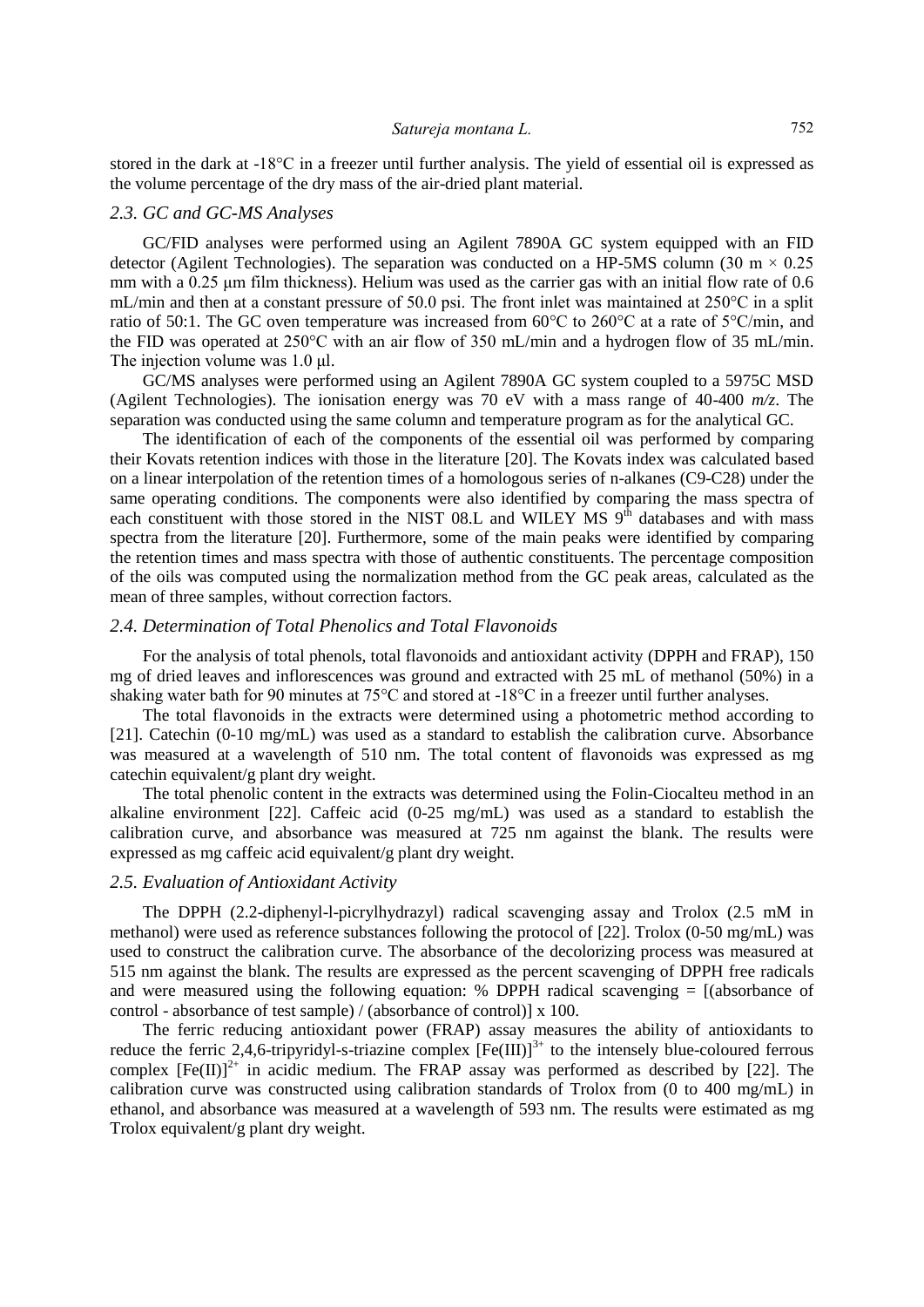All spectrophotometric measurements in the following analyses were performed using a UV-Vis spectrophotometer (Thermo Scientific<sup>™</sup> GENESYS 10S UV-Vis spectrophotometer), and the results represent the average of 5 measurements.

## *2.6. Statistical Analysis*

Hierarchical cluster analysis (HCA) and principal component analyses (PCA) were used to evaluate whether the identified essential oil components can be useful for reflecting the chemotaxonomy of *S. montana*. PCA and HCA were performed using the statistical analysis software XLSTAT Version 2014.2.03 (STATCON, Witzenhausen, Germany). The oil components with concentrations higher than 2% (bold in Table 1) of the total oil were subjected to statistical analyses.

One-way analysis of variance (ANOVA) was used to determine the differences of total phenolics and total flavonoids and the antioxidant activities (DPPH and FRAP) among the localities. To evaluate the correlation of total phenolics and total flavonoids with both antioxidant test systems, the Pearson correlation coefficients were calculated. Statistical data analyses were performed using SPSS for Windows, version 15.0.

#### **3. Results and Discussion**

#### *3.1. Essential Oil Composition*

Hydrodistillation of the *S. montana* aerial parts yielded light-yellowish essential oils. The yield of essential oil differed depending on the origin of the populations and ranged from 0.02 to 1.0% based on dry weight (Table 1). The highest content of essential oil was found in the population from Valbonë (0.8-1.0% v/w), whereas the lowest contents were found in the populations from Golesh and Morinë (0.02-0.09% and 0.07-0.14 v/w, respectively). The plant populations collected in Golesh and Morinë were grown in serpentine substrate, which appears to be the major force that determines the low content of the essential oil. Previous studies showed that the yield of *S. montana* growing in Croatia was 1.75% [11] and 0.80–1.46% w/w [12]; in Albania, 0.22 - 1.61% w/w [17]; and in Italy, 0.48% [8]. Samples that originated from Pashtrik, Koritnik, Valbonë and Ulcinj/Ulqin meet the required standards of ISO 7928-1-1991 regarding the yield percentage; the samples that originated from Theth partially meet these requirements, whereas the samples from Golesh and Morinë do not meet these requirements.

The results of the analysis of essential oils extracted from the aerial parts of *Satureja montana* L. collected from seven locations in Kosovo, Albania and Montenegro are presented in Table 2. In total, sixty-four components were separated, which are listed in order of their elution from an HP-5MS column. Among these components, sixty-one components were identified, which accounted for 97.2 to 99.9% of the total composition of the oils. The main components were myrcene, p-cymene, γterpinene, linalool, thymol, carvacrol and viridiflorol, and their concentrations differed among the plant populations (Table 1).

|    |        |                        |        |        |       |       |                |       | <b>Monte</b> |       |
|----|--------|------------------------|--------|--------|-------|-------|----------------|-------|--------------|-------|
|    |        |                        |        | Kosovo |       |       | <b>Albania</b> |       | negro        |       |
| N  |        |                        |        |        | Pasht | Korit |                | Valbo | Ulcini/      | Id    |
| 0. | $KI^a$ | Compounds <sup>b</sup> | Golesh | Morinë | rik   | nik   | Theth          | në    | Ulgin        |       |
|    | 926    | Tricyclene             | 0.17   | 0.00   | 0.00  | 0.00  | 0.01           | 0.00  | 0.00         | 1,2   |
| 2  | 930    | $\alpha$ -Thujene      | 0.08   | 0.00   | 0.21  | 0.54  | 0.25           | 0.86  | 0.67         | 1,2   |
| 3  | 939    | $a$ -Pinene            | 2.57   | 1.94   | 0.31  | 0.53  | 4.05           | 0.95  | 0.60         | 1,2,3 |
| 4  | 948    | Camphene               | 1.90   | 1.60   | 0.37  | 0.85  | 0.84           | 0.67  | 0.70         | 1,2   |
|    | 979    | $1-Octen-3-01$         | 0.95   | 0.72   | 0.87  | 1.18  | 1.79           | 1.84  | 1.37         | 1,2   |
| 6  | 983    | Octanone-3             | 0.37   | 0.00   | 0.07  | 0.14  | 0.19           | 0.18  | 0.17         | 1,2   |

**Table 2.** Composition (%) of the aerial part of *Satureja montana* from different locations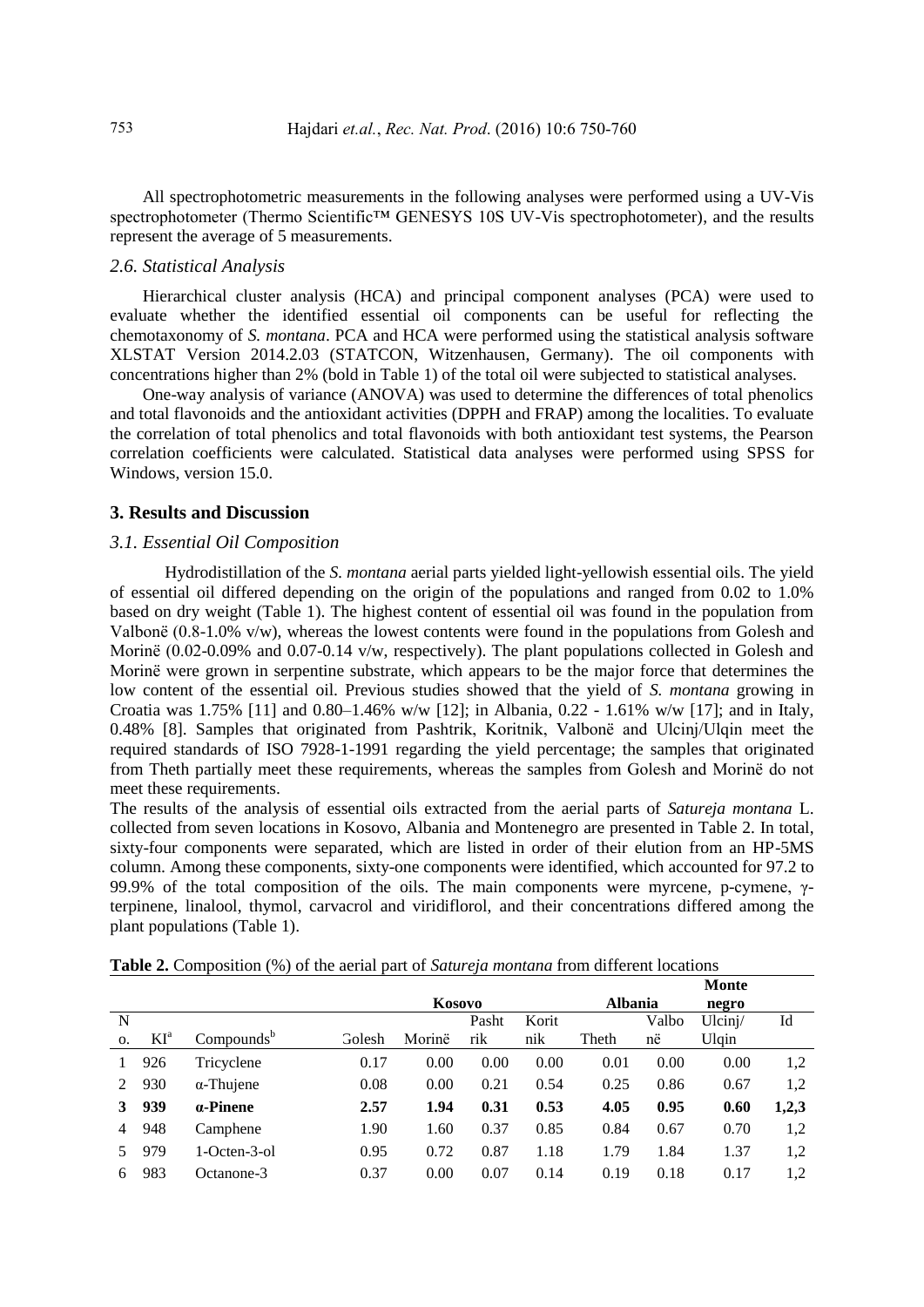*Satureja montana L.* 754

| 7  | 990      | <b>Myrcene</b>                                 | 17.36 | 21.09 | 0.65  | 0.70  | 2.47  | 1.26  | 1.85  | 1,2,3 |
|----|----------|------------------------------------------------|-------|-------|-------|-------|-------|-------|-------|-------|
| 8  | 997      | 3-Octanol                                      | 0.15  | 0.00  | 0.02  | 0.09  | 0.40  | 0.18  | 0.11  | 1,2   |
| 9  | 1018     | $\alpha$ -Terpinene                            | 0.22  | 0.00  | 1.01  | 1.35  | 0.84  | 1.33  | 1.62  | 1,2   |
|    | 10 10 20 | p-Cymene                                       | 1.02  | 0.66  | 12.16 | 29.58 | 5.14  | 13.73 | 26.14 | 1,2,3 |
|    | 11 1026  | β-Phellandrene                                 | 0.00  | 7.66  | 0.48  | 0.52  | 3.90  | 0.70  | 0.61  | 1,2   |
|    | 12 1031  | 1,8-Cineole                                    | 7.41  | 0.00  | 0.08  | 0.24  | 0.00  | 0.00  | 0.57  | 1,2   |
|    | 13 1037  | $cis$ - $\beta$ - Ocimene                      | 3.09  | 2.09  | 2.27  | 0.85  | 1.14  | 1.60  | 2.56  | 1,2   |
|    | 14 1050  | $trans$ - $\beta$ - Ocimene                    | 1.19  | 0.70  | 0.76  | 0.33  | 1.01  | 0.39  | 0.42  | 1,2   |
|    | 15 1062  | $\gamma$ -Terpinene                            | 0.61  | 0.00  | 2.52  | 8.65  | 5.72  | 7.13  | 0.00  | 1,2   |
|    | 16 1070  | cis-Sabinene hydrate                           | 0.36  | 0.00  | 5.27  | 3.11  | 3.30  | 1.53  | 1.96  | 1,2   |
| 17 | 1072     | cis-Linalool oxide                             | 0.00  | 0.00  | 0.99  | 0.17  | 0.07  | 0.00  | 0.06  | 1,2   |
|    | 18 1088  | Terpinolene                                    | 0.28  | 1.73  | 1.24  | 0.54  | 0.39  | 0.15  | 0.25  | 1,2   |
|    | 19 1098  | <b>Linalool</b>                                | 4.95  | 1.98  | 50.42 | 11.20 | 21.45 | 0.68  | 5.71  | 1,2,3 |
|    |          | trans-Sabinene                                 |       |       |       |       |       |       |       |       |
|    | 20 1098  | hydrate                                        | 0.05  | 0.00  | 0.32  | 0.28  | 0.04  | 0.01  | 0.10  | 1,2   |
|    | 21 1126  | $\alpha$ -Campholenal                          | 0.13  | 0.00  | 0.27  | 0.23  | 0.16  | 0.09  | 0.16  | 1,2   |
|    | 22 1146  | Camphor                                        | 1.90  | 0.00  | 0.16  | 0.19  | 0.74  | 0.27  | 0.54  | 1,2   |
|    | 23 1169  | <b>Borneol</b>                                 | 3.62  | 2.53  | 1.73  | 2.65  | 1.83  | 1.04  | 2.83  | 1,2,3 |
|    | 24 1177  | <b>Terpinene-4-ol</b>                          | 0.95  | 0.53  | 4.65  | 3.21  | 1.99  | 0.94  | 1.69  | 1,2,3 |
|    | 25 1182  | p-Cymene-8-ol                                  | 0.06  | 0.00  | 0.76  | 0.71  | 0.12  | 0.22  | 0.64  | 1,2   |
|    | 26 1188  | $\alpha$ -Terpineol                            | 0.30  | 0.00  | 0.53  | 0.43  | 1.97  | 0.57  | 0.67  | 1,2   |
|    | 27 1199  | $\gamma$ -Terpineol<br>3Z Hexenyl 2-methyl     | 0.00  | 0.00  | 0.05  | 0.63  | 0.00  | 0.00  | 0.00  | 1,2   |
|    | 28 1232  | butanoate                                      | 0.00  | 0.00  | 0.04  | 0.39  | 0.05  | 0.22  | 0.37  | 1,2   |
|    | 29 1235  | Thymol methyl ether<br><b>Carvacrol methyl</b> | 0.00  | 0.00  | 0.00  | 0.28  | 0.07  | 0.00  | 0.41  | 1,2   |
|    | 30 1244  | ether                                          | 0.07  | 0.00  | 0.67  | 2.85  | 0.94  | 7.28  | 0.00  | 1,2   |
|    | 31 1252  | Thymoquinone                                   | 0.43  | 0.00  | 0.00  | 0.00  | 0.00  | 0.00  | 0.12  | 1,2   |
|    | 32 1255  | cis-Geraniol                                   | 0.00  | 0.00  | 0.42  | 6.82  | 0.11  | 0.84  | 3.56  | 1,2   |
|    | 33 1267  | Geranial                                       | 0.08  | 0.00  | 0.03  | 0.59  | 0.11  | 0.00  | 0.19  | 1,2   |
|    | 34 1285  | Bornyl acetate                                 | 0.15  | 0.00  | 0.01  | 0.06  | 1.27  | 0.00  | 0.20  | 1,2   |
|    | 35 1290  | <b>Thymol</b>                                  | 0.15  | 0.52  | 0.79  | 7.12  | 3.89  | 31.08 | 14.97 | 1,2,3 |
|    | 36 1298  | Carvacrol<br>neoiso-Dihydro                    | 0.00  | 0.00  | 0.00  | 1.73  | 4.82  | 16.20 | 17.92 | 1,2   |
|    | 37 1354  | carveol acetate                                | 0.28  | 0.71  | 0.12  | 1.53  | 0.20  | 0.06  | 0.20  | 1,2   |
|    | 38 1355  | Thymol acetate                                 | 1.60  | 1.98  | 0.40  | 0.37  | 0.49  | 0.10  | 0.17  | 1,2   |
|    | 39 1375  | Linalool isobutanoate                          | 0.12  | 0.00  | 0.04  | 0.04  | 0.00  | 0.00  | 0.00  | 1,2   |
|    | 40 1376  | $\alpha$ -Copaene                              | 0.37  | 0.78  | 0.00  | 0.04  | 0.18  | 0.05  | 0.00  | 1,2   |
|    | 41 1419  | <b>E-Caryophyllene</b>                         | 6.04  | 6.76  | 1.61  | 2.41  | 6.65  | 1.61  | 2.27  | 1,2,3 |
|    | 42 1432  | $\beta$ -Copaene                               | 0.27  | 0.47  | 0.03  | 0.07  | 0.15  | 0.07  | 0.00  | 1,2   |
|    | 43 1454  | α-Caryophyllene                                | 0.56  | 0.58  | 0.11  | 0.12  | 0.44  | 0.13  | 0.19  | 1,2   |
|    | 44 1460  | Allo-Aromadendrene                             | 0.56  | 0.71  | 0.11  | 0.12  | 0.44  | 0.13  | 0.04  | 1,2   |
|    | 45 1479  | $\gamma$ -Muurolene<br>cis-Muurola-3,5-        | 0.22  | 0.00  | 0.02  | 0.05  | 0.34  | 1.20  | 0.00  | 1,2   |
|    | 46 1450  | diene                                          | 0.00  | 0.00  | 0.00  | 0.00  | 3.23  | 0.00  | 0.48  | 1,2   |
|    | 47 1481  | <b>Germacrene D</b>                            | 7.44  | 9.38  | 1.34  | 0.95  | 0.20  | 0.27  | 0.85  | 1,2,3 |
|    | 48 1500  | Bicyclogermacrene                              | 3.05  | 2.99  | 1.28  | 0.82  | 2.39  | 0.54  | 0.50  | 1,2   |
|    | 49 1507  | β-Bisabolene                                   | 0.86  | 0.71  | 0.00  | 0.45  | 2.07  | 1.12  | 0.21  | 1,2   |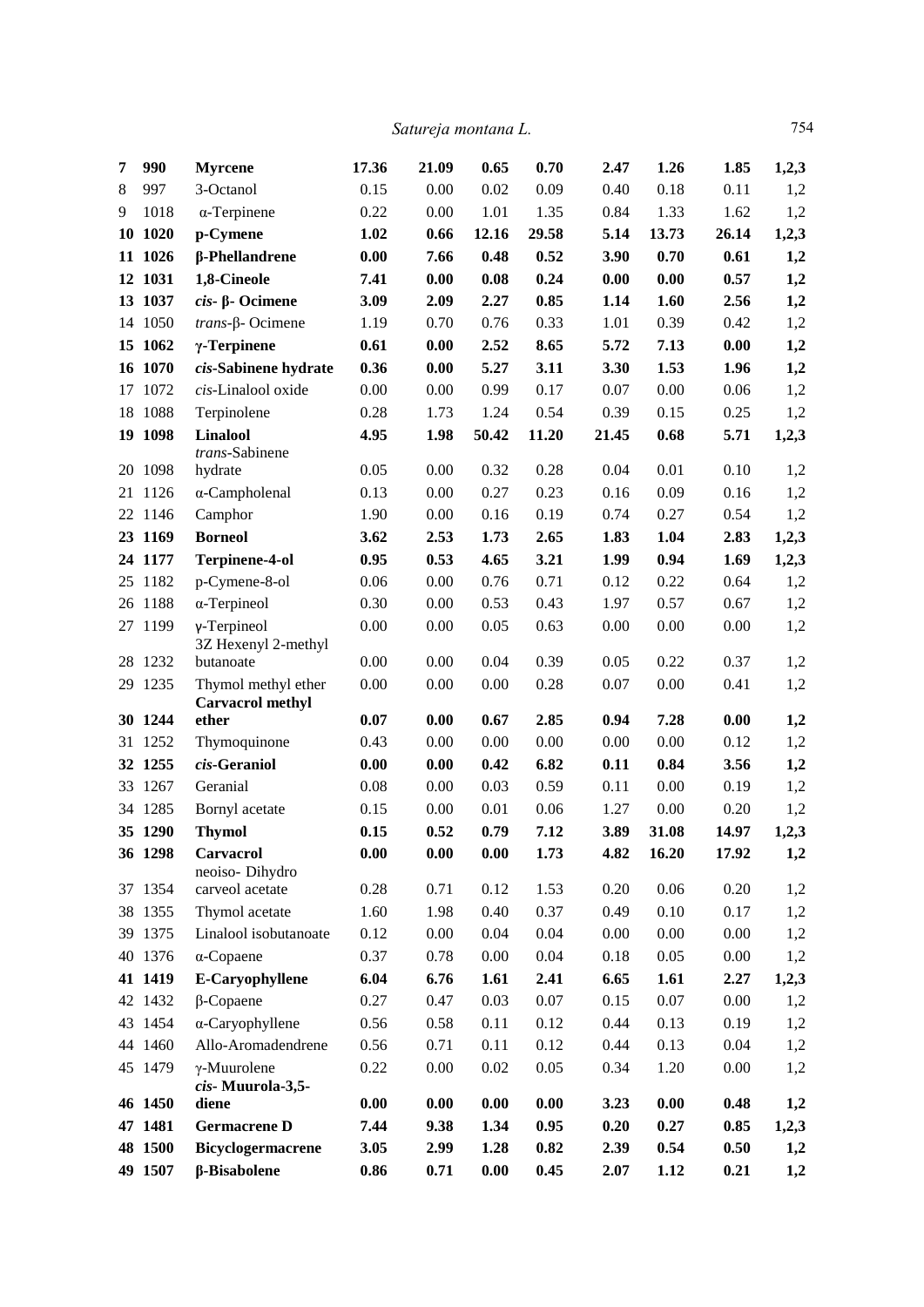|    | 50 1513 | $\gamma$ -Cadinene                        | 1.08     | 2.50     | 0.03    | 0.13     | 0.38     | 0.20     | 0.22     | 1,2 |
|----|---------|-------------------------------------------|----------|----------|---------|----------|----------|----------|----------|-----|
|    | 51 1523 | δ-Cadinene                                | 1.23     | 3.22     | 0.15    | 0.10     | 0.74     | 0.32     | 0.08     | 1,2 |
|    | 52 1563 | trans-Nerolidol                           | 0.00     | 0.00     | 0.00    | 0.00     | 1.86     | 0.07     | 0.57     | 1,2 |
|    | 53 1578 | Spathulenol                               | 1.80     | 3.01     | 1.63    | 1.50     | 2.11     | 0.45     | 2.20     | 1,2 |
|    | 54 1583 | Caryophyllene oxide                       | 4.24     | 4.86     | 2.12    | 1.79     | 2.59     | 1.44     | 1.58     | 1,2 |
|    | 55 1590 | <b>Viridiflorol</b>                       | 13.66    | 9.56     | 0.06    | 0.00     | 0.33     | 0.00     | 0.37     | 1,2 |
|    | 56 1601 | Humulene epoxide II                       | 1.07     | 1.67     | 0.22    | 0.17     | 0.40     | 0.08     | 0.04     | 1,2 |
| 57 | 1640    | $epi-a-Cadinol$                           | 0.25     | 0.00     | 0.00    | 0.00     | 0.07     | 0.00     | 0.00     | 1,2 |
| 58 | 1644    | α-Muurolol                                | 0.17     | 0.00     | 0.00    | 0.02     | 0.60     | 0.02     | 0.09     | 1,2 |
|    | 59 1646 | Cubenol                                   | 0.46     | 1.51     | 0.11    | 0.26     | 0.44     | 0.08     | 0.08     | 1,2 |
|    | 60 1663 | 7-epi-alpha-Eudesmol<br>14-Hydroxy-9-epi- | 1.53     | 1.73     | 0.07    | 0.05     | 0.46     | 0.03     | 0.03     | 1,2 |
|    | 61 1670 | (E)-caryophyllene                         | 0.45     | 0.47     | 0.04    | 0.04     | 0.20     | 0.00     | 0.00     | 1,2 |
|    | 62 1672 | Unknown 1                                 | 0.22     | 0.00     | 0.02    | 0.00     | 0.71     | 0.00     | 0.07     | 1,2 |
|    | 63 1677 | Unknown 2                                 | 2.21     | 1.98     | 0.23    | 0.09     | 1.34     | 0.07     | 0.04     | 1,2 |
|    | 64 1692 | Unknown 3                                 | 0.27     | 0.81     | 0.19    | 0.27     | 0.37     | 0.15     | 0.00     | 1,2 |
|    |         | Total identified                          | 97.40    | 97.21    | 99.56   | 99.72    | 97.58    | 99.78    | 99.89    |     |
|    |         |                                           | $0.07 -$ | $0.02 -$ | $0.40-$ | $0.32 -$ | $0.20 -$ | $0.84 -$ | $0.78 -$ |     |
|    |         | Yield % v/w                               | 0.14     | 0.09     | 0.70    | 0.50     | 0.43     | 1.02     | 0.85     |     |
|    |         | Monoterpenes<br>Oxygenated                | 18.74    | 16.38    | 21.41   | 43.98    | 23.29    | 27.51    | 34.14    |     |
|    |         | monoterpenes                              | 12.98    | 5.56     | 66.39   | 38.07    | 40.80    | 53.47    | 51.12    |     |
|    |         | Sesquiterpenes<br>Oxygenated              | 21.68    | 28.10    | 4.68    | 5.26     | 17.21    | 5.64     | 4.84     |     |
|    |         | sesquiterpenes                            | 23.63    | 22.81    | 4.25    | 3.83     | 9.06     | 2.17     | 4.96     |     |
|    |         | Others                                    | 23.55    | 27.29    | 3.33    | 8.86     | 10.09    | 11.34    | 4.94     |     |

<sup>a</sup>Kovats indices calculated against a mixture of C9- C28n alkanes on the HP-5MS column. <sup>b</sup>Compounds are listed in order of elution from a HP-5MS column. The percentage for each population represents the mean values of n calculated samples (n=3 samples). Compounds marked in boldface (with 163 concentrations higher than 1%) were chosen for HCA and PCA statistical analyses.  $tr = trace < 0.1\%$ . Id.= Peak identification mode: 1. constituent identified by comparison of mass spectra; 2. constituent identified by retention index matching; and 3. constituent identified by comparing the retention times with those of authentic constituents.

In the plant populations originating from Golesh and Morinë, the primary components were myrcene (17.4% and 21.1%, respectively) followed by viridiflorol (13.7% and 9.6%, respectively), germacrene D (7.4% and 9.4%, respectively), and E-caryophyllene (6.0% and 6.8%, respectively), which represents a special chemotype of *S. montana*. Based on a literature search, we found only one population originating from Albania (P4) that showed a quite similar chemical composition [17], with main constituents of myrcene (7.8%), β-phellandrene (6.1%), E-caryophyllene (10.8%), and germacrene D (10.4%).

The essential oils that originated from populations in Pashtrik and Koritnik were dominated by p-cymene (12.2% and 29.6%, respectively) followed by linalool (50.4% and 11.2%, respectively) and p-cymene (12.6% and 29,6%, respectively). The essential oil originating from Ulqin has a quite similar composition to those populations, in which the main constituents were p-cymene (26.1%) followed by carvacrol (17.9%), thymol (14.9%) and linalool (5.7%). An essential oil in which linalool and p-cymene were the main constituents was previously found in Serbia [24], whereas essential oils dominated by p-cymene carvacrol and thymol were previously reported from Albania [17] and Croatia [6]. Linalool (21.45%), E-caryophyllene (6.7%) and carvacrol (4.8%) were the main constituents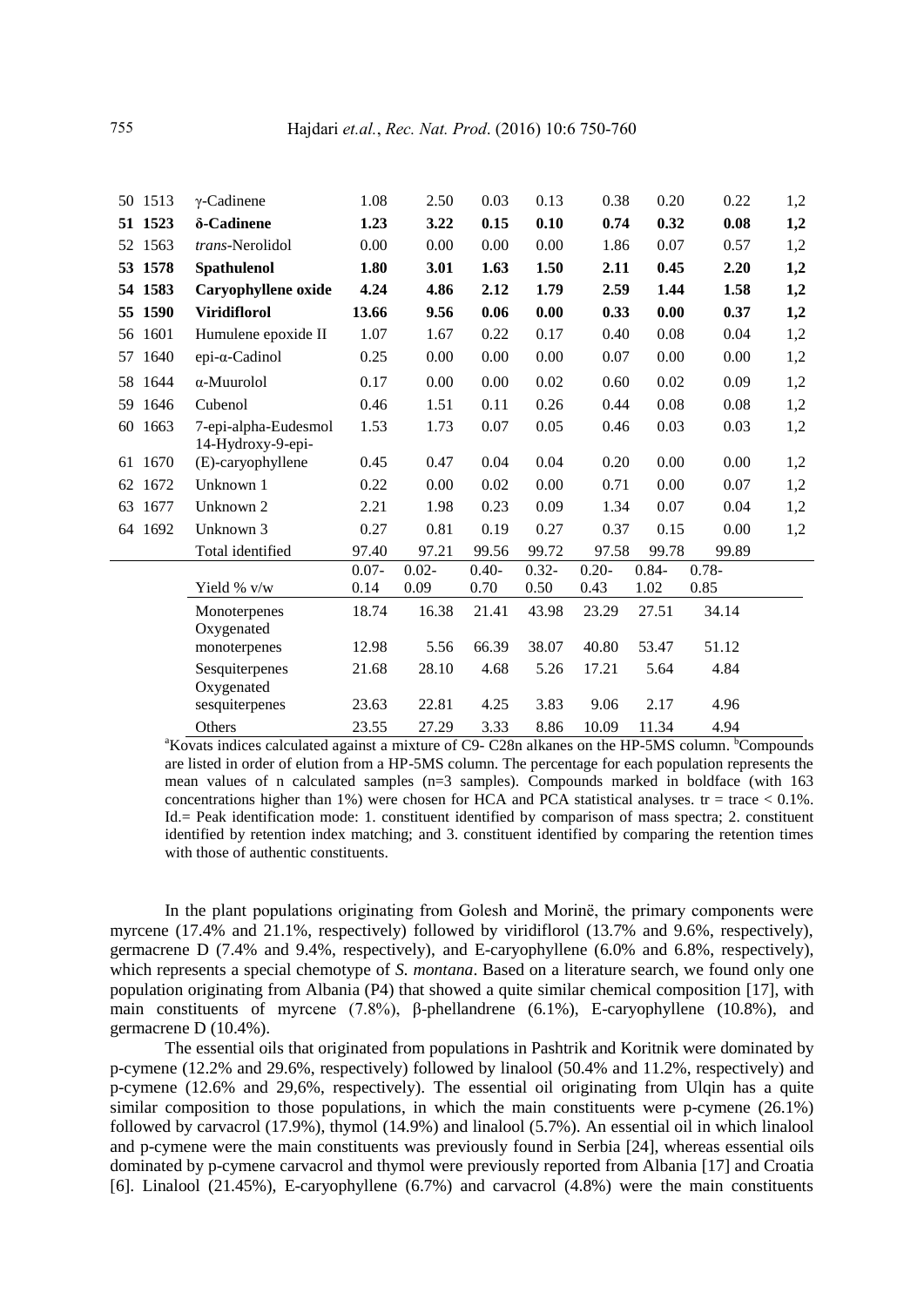found in the population originating from Theth, and the linalool chemotype of *S. montana* was previously reported from populations from Serbia [19]. In Valbonë, thymol (31.1%), carvacrol (16.2%) and p-cymene (13.7%) were found in the essential oil. Thymol followed by carvacrol were previously reported as the main constituents from populations originating from Albania [16], Bosnia and Hercegovina [5] and Croatia [12]. Oxygenated monoterpenes constituted the highest percentage of all components  $(5.5-66.4\%)$ , followed by monoterpenes  $(16.4-44.0\%)$ , sesquiterpenes  $(4.7-28.1\%)$ , oxygenated sesquiterpenes (2.2-23.6%), other hydrocarbons and an unknown compound (3.3-27.3%). It is very obvious that plants from Valbonë and Ulcinj belong to the monoterpene aromatic polyphenol chemotype (p-cymene, thymol and carvacrol chemotype); plants from Golesh and Morinë belong to the myrcene and viridiflorol chemotype; Pashtrik is unique with its linalool chemotype; and the plants of Koritnik and Theth are intermediate chemotypes (p-cymene/linalool) that link the Pashtrik and Valbonë/Ulcinj populations.

To evaluate the variability in the chemical composition of the essential oil between plant populations originating from different geographical locations, hierarchical cluster analysis (HCA) and principal component analyses (PCA) were used as statistical tools. For statistical analyses, the oil components with concentrations higher than 1% (bold in Table 1) in the total oil were selected. The general structure of the dendrogram generated by HCA indicated the existence of four main clusters, corresponding to the chemical compositions of essential oils originating from different plant populations (Figure 1).



**Figure 1.** Two-dimensional dendrogram obtained by the cluster analysis of the essential oils of seven populations of *Satureja montana* based on the unweighted pair-group method (square Euclidean distance).

The first cluster includes the oils originating from Koritnik, Pashtrik and Ulcinj/Ulqin; the second cluster groups oils originating from Golesh and Morinë; the third cluster groups samples from Valbonë; and the fourth cluster groups samples originating from Theth. PCA confirmed this clustering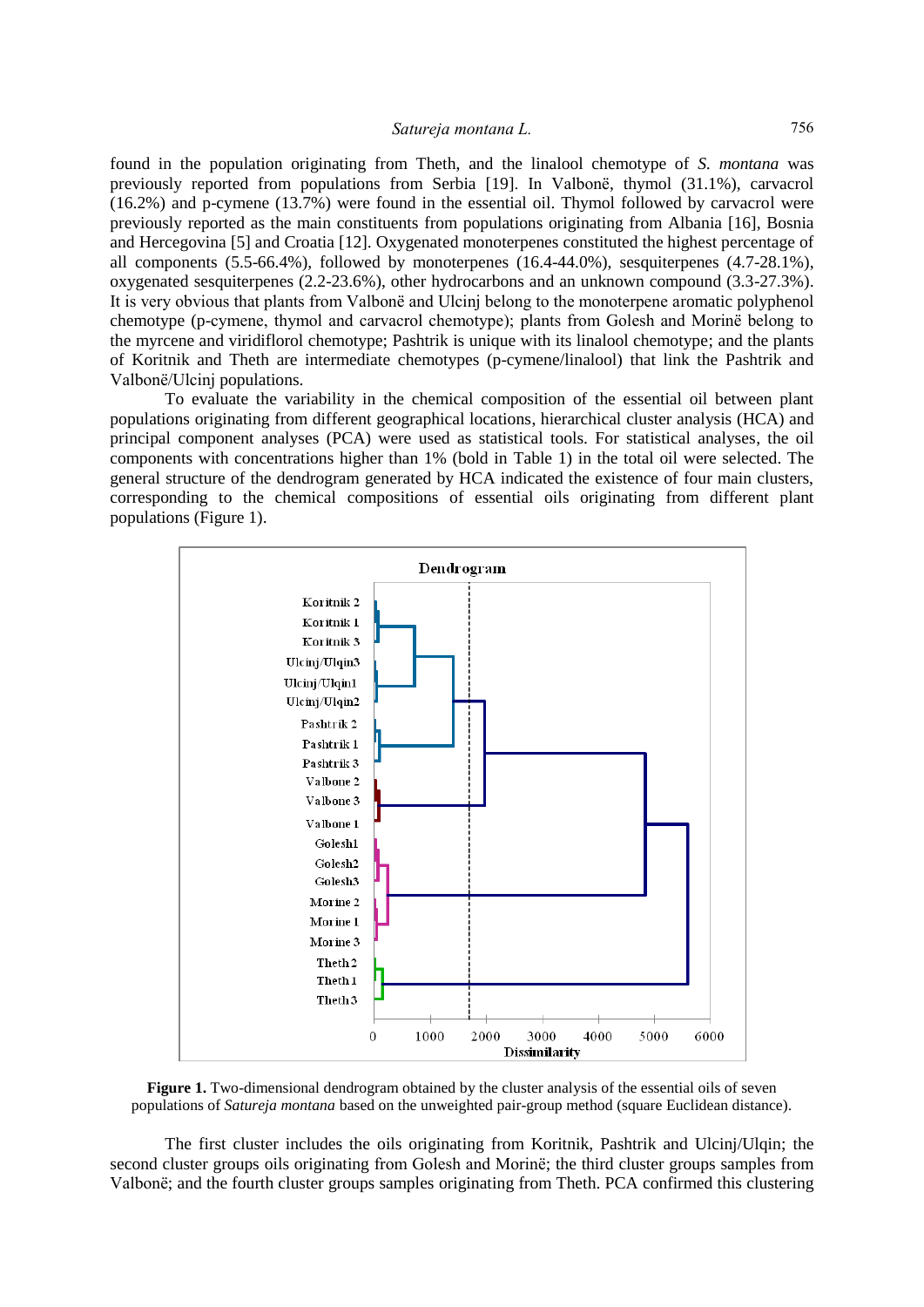by HCA; the two-dimensional axis system of the PCA identified four groups of essential oils (Figure 2). Cis-muurola-3,5-diene, α-pinene, β-phellandrene, and E- caryophyllene were the principal components that contributed to population clustering of the plants from Theth. Spathulenol, bicyclogermacrene, γ-cadinene, caryophyllene oxide, myrcene, germacrene D and viridiflorol were the primary components that contributed to the clustering of the populations from Morinë and Golesh. The populations from Pashtrik, Koritnik and Ulcinj/Ulqin were dominated by linalool, terpinene-4-ol, cisgeraniol, p-cymene and cis-sabinene hydrate, whereas the essential oil from Valbonë was dominated by δ-terpinene, carvacrol methyl ether, thymol and carvacrol (Figure 2). Thus, the PCA results showed that the first two principal axes represented 56.3% of the total variance. The first axis (41.6% of the total variance) accounted for positive contributions of the unknown compound, caryophyllene oxide, myrcene, germacrene D, viridiflorol, 1,8-cineol, borneol and Z-β-ocimene and negative contributions of linalool, terpinene-4-ol, cis-geraniol, p-cymene and cis-sabinene hydrate. The second axis (14.7% of the total variance) was due to positive contributions of cis-muurola-3,5-diene, α-pinene, βphellandrene, E- caryophyllene, spathulenol, bicyclogermacrene, and γ-cadinene and negative contributions of δ-terpinene, carvacrol methyl ether, thymol and carvacrol (Figure 2).



**Figure 2**. Principal component analysis of the oil constituents obtained from seven populations of *Satureja montana*.

The populations originating from Pashtrik, Koritnik and Ulcinj/Ulqin (linalool, pcymene/linalool and p-cymene/carvacrol/thymol chemotypes) grouped in the first cluster include the oils of populations that are growing in locations dominated by the Mediterranean climate or impacted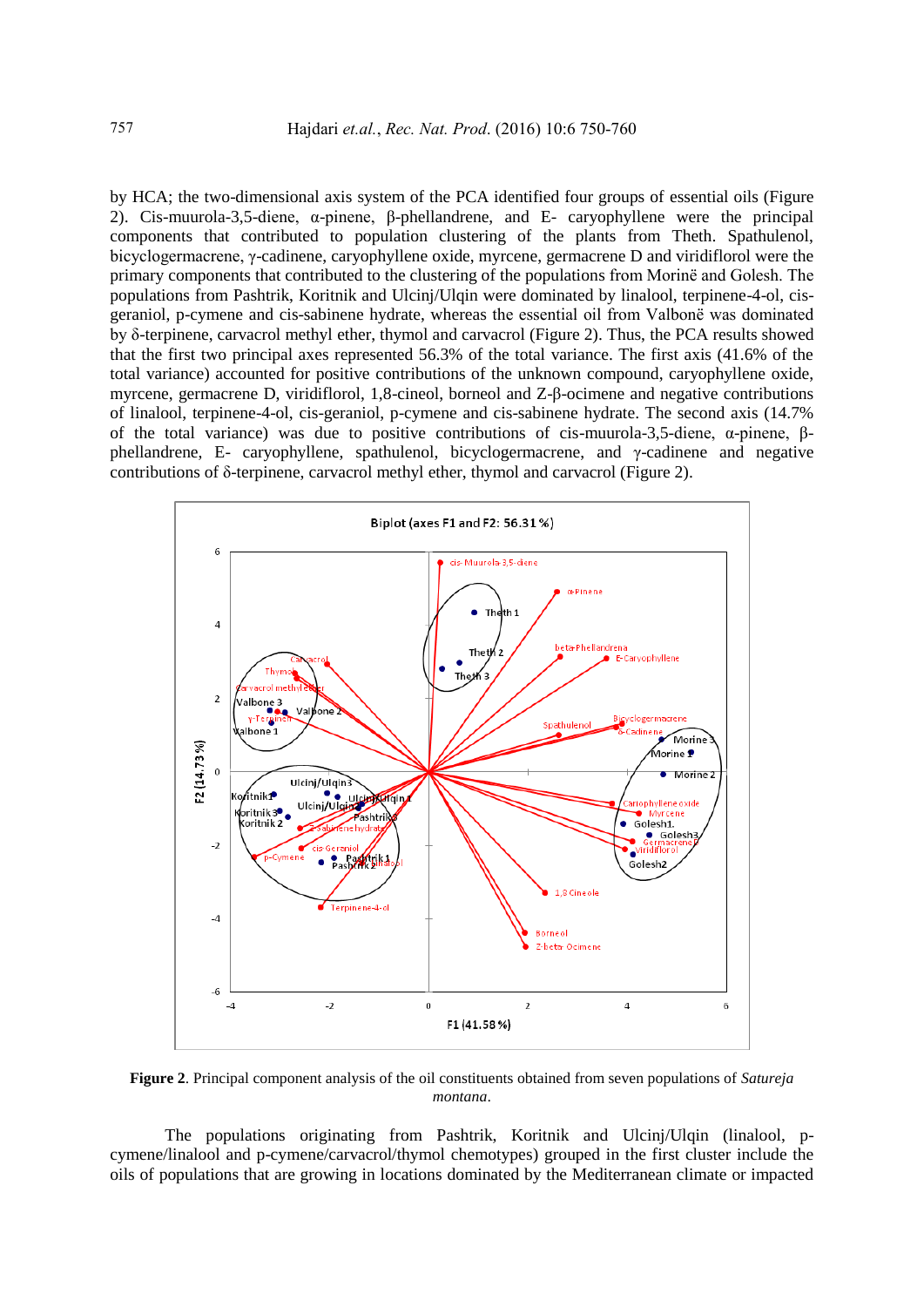by this climate. Thus, the climate condition appears to be the major factor that is responsible for the chemical composition of the essential oil. The second cluster groups samples from Golesh and Morinë (myrcene and viridiflorol chemotypes); these populations grow in a serpentine substrate, which appears to indirectly impact the content and chemical composition of the essential oil. The third cluster groups oils originating from the population collected in a limestone area of Valbona (pcymene/carvacrol/thymol chemotype) characterized by a Continental climate, whereas the fourth cluster groups samples originating from Theth (p-cymene/linalool chemotype) characterized by a Continental climate and that also continue to grow in a limestone area. The populations originating from Valbonë and Theth have a short geographic distance between them, and although this short distance is close, they were grouped into separate groups in the PCA and HCA graphs (Figure 1 and Figure 2) because these populations are separated by high mountains.

The variability in the chemical compositions of essential oils among populations of *S. montana* appears to reflect the environmental impact on the composition, which is influenced by differences in habitat composition, altitude and microclimatic conditions.

## *3.2. Total Flavonoid and Total Phenolic Contents and Antioxidant Activity*

The results (mean value and standard deviation) of total flavonoids, total phenolics and antioxidant activity (DPPH and FRAP) are presented in Table 2. The concentration of total phenolics ranged from 68.1 to 102.6 mg caffeic acid equivalent/g of plant dry mass. The highest concentration was found in Theth, whereas the lowest was found in Valbonë; significant differences were found between most of the analysed populations (Table 2). Compared with other plant species of the Lamiaceae family from Kosovo, *S. montana* generally has a higher content of total phenolics than leaves of *Stachys sylvatica* (44.3-77.8 mg CAE /g dm) [26] and leaves of *Betonica officinalis* (74.9- 80.8 CAE mg/g dm) [27].

The total flavonoid concentration ranged from 38.3 to 67.0 mg catechin equivalent/g of plant dry mass. The highest concentration was found in Theth, whereas the lowest was found in Valbonë; significant differences were found between most of the analysed populations (Table 2). In general, methanolic extracts of *S. montana* have a more or less similar content of total flavonoids compared with other species of the Lamiaceae family, such as leaves of *Stachys sylvatica* (38.8-70.6 mg CAE /g dm) [26] and leaves of *Betonica officinalis* (74.9-80.8 CA mg/g dm) [27].

The methanolic extracts of *S. montana* exhibited different degrees of DPPH radical scavenging capacity (37.6-51.8% inhibition). In particular, the plant material originating from Theth exhibited the highest antioxidant activity compared with the antioxidant activity of the population; no significant differences were found between the analysed populations (Table 2). The methanolic extracts of *S. montana* show a more or less similar DPPH radical scavenging capacity compared with other species of the Lamiaceae family, such as the leaves of *Stachys sylvatica* (37.2-57.2%) [26] and leaves of *Betonica officinalis* (38.4-53.5%) [27].

| Localities | <b>Total flavonoid</b><br>$mg$ CE/g dm | <b>Total phenolics</b><br>$mg$ CAE /g dm | <b>FRAP</b> mg<br>TE/g dm  | DPPH mg<br>TE/g dm            | DPPH %<br>inhibition        |
|------------|----------------------------------------|------------------------------------------|----------------------------|-------------------------------|-----------------------------|
| Theth      | $67.0 \pm 12.7$ <sup>a</sup>           | $102.6 \pm 26.9^{\mathrm{a}}$            | $11.4 \pm 1.2^a$           | $342.9 \pm 92.4^{\mathrm{a}}$ | $51.8 \pm 14.6^a$           |
| Morinë     | $54.6 \pm 3.0^{ab}$                    | $77.4 \pm 4.4^{\rm ab}$                  | $10.2 \pm 0.7^{ab}$        | $320.2 \pm 28.1^a$            | $48.2 \pm 4.4^{\circ}$      |
| Golesh     | $51.1 \pm 3.7$ <sup>bc</sup>           | $88.9 \pm 6.1^{ab}$                      | $9.4 \pm 0.3^b$            | $316.0 \pm 30.3^{\text{a}}$   | $47.5 \pm 4.8^{\circ}$      |
| Pashtrik   | $50.5 \pm 4.1^{\rm bc}$                | $75.3 \pm 10.0^a$                        | $9.5 \pm 0.6^b$            | $302.5 \pm 20.4^a$            | $45.4 \pm 3.2^{\mathrm{a}}$ |
| Koritnik   | 41.7 $\pm$ 6.4 <sup>bc</sup>           | $70.5 \pm 4.1^{\rm b}$                   | $8.9 \pm 0.7$ <sup>b</sup> | $253.3 \pm 16.4^a$            | $37.6 \pm 2.5^{\circ}$      |
| Ulcin      | $39.9 \pm 2.8^{\rm bc}$                | $69.9 \pm 13.7^b$                        | $9.7 \pm 0.5^{ab}$         | $268.2 \pm 40.8^{\text{a}}$   | $39.9 \pm 6.4^{\circ}$      |
| Valbonë    | $38.3 \pm 8.1$ <sup>c</sup>            | $68.1 \pm 5.4^b$                         | $10.0 \pm 1.2^{ab}$        | $332.6 \pm 16.6^a$            | $50.1 \pm 2.6^{\circ}$      |

**Table 3.** Mean Values and Standard Deviations of Total Flavonoids, Total Phenolics, DPPH and FRAP Antioxidant Activity in Leaves and Inflorescence of *S. montana*.

Different subscript letters within the same column indicate significant differences  $(P< 0.05$  according to Tukey's HDS test) of means between localities.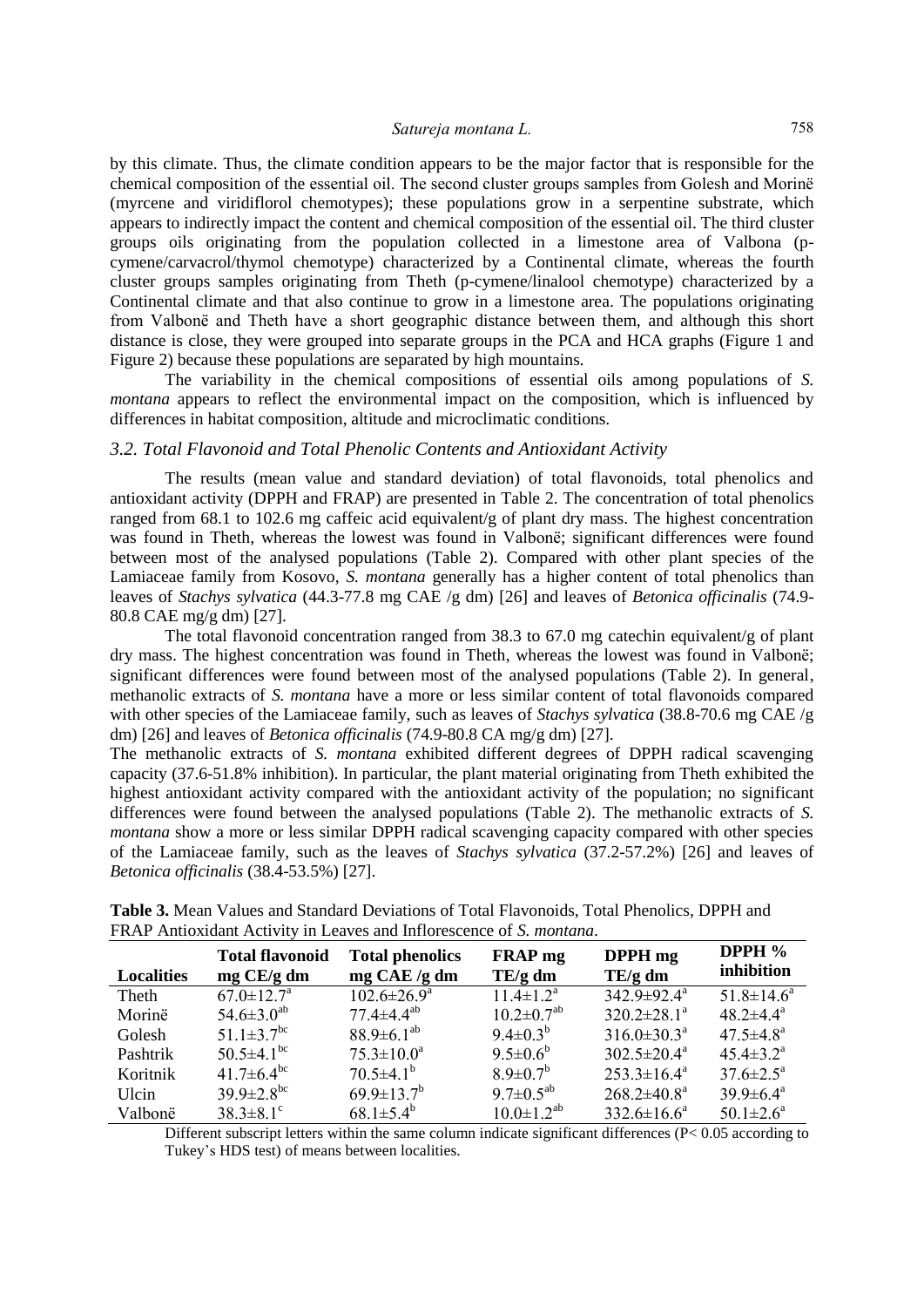As shown in Table 2, the highest FRAP antioxidant capacity was found in the population collected in Theth, whereas the lowest was found in the population collected in Koritnik (8.9-11.4 mg TE/g dm). Significant differences were found between most of the analysed populations (Table 2). Compared with the FRAP antioxidant capacity of the leaves of *Betonica officinalis* (40.1-59.5 mg TE/g dm) [27] and *S. sylvatica* (95.2-103.4 mg TE/g dm) collected in Kosovo [26], *S. montana* exhibits lower antioxidant activity.

## **Acknowledgments**

The authors thank the HigherKOS project no. K-12-2012 for financial support.

## **References**

- [1] T. G. Tutin, N. A. Burges, A. O. Chater, J. R. Edmondson, V. H. Heywood, D. M. Moore, D. H. Valentine and S. M. Walters (1964). Flora europaea. Cambridge University Press. Cambridge, UK.
- [2] A. Pieroni, B. Dibra, G. Grishaj, I. Grishaj and S. G. Maçai (2005). Traditional phytotherapy of the Albanians of Lepushe, Northern Albanian Alps, *Fitoterapia*. **76**, 379–399.
- [3] B. Mustafa, A. Hajdari, A. Pieroni, B. Pulaj, Xh. Koro and C.L. Quave (2015). A cross-cultural comparison of folk plant uses among Albanians, Bosniaks, Gorani and Turks living in south Kosovo, *J. Ethnobiol. Ethnomed*. **11**, 39.
- [4] R. Piccaglia (1998). Aromatic plants: a world of flavoring compounds, *Agro Food Ind. Hi. Tech.* **9**, 12– 15.
- [5] S. Ćavar, M. Maksimović, M. E. Šolić, A. Jerković-Mujkić and R. Bešta (2008). Chemical composition and antioxidant and antimicrobial activity of two Satureja essential oils, *Food Chem*. **111**, 648–653.
- [6] A. Radonic and M. Milos (2003). Chemical composition and in vitro evaluation of antioxidant effect of free volatile compounds from Satureja montana L, *Free Radic. Res*. **37**, 673–679.
- [7] C. Serrano, O. Matos, B. Teixeira, C. Ramos, N. Neng, J. Nogueira, M. L. Nunes and A. Marques (2011). Antioxidant and antimicrobial activity of Satureja montana L. extracts, *J. Sci. Food Agric*. **91**, 1554–1560.
- [8] L. Panizzi, G. Flamini, P. L. Cioni and I. Morelli (1993). Composition and antimicrobial properties of essential oils of four Mediterranean Lamiaceae, *J. Ethnopharmacol*. **39**, 167–170.
- [9] D. Djenane, J. Yangüela, L. Montañés, M. Djerbal and P. Roncalés (2011). Antimicrobial activity of Pistacia lentiscus and Satureja montana essential oils against Listeria monocytogenes CECT 935 using laboratory media: Efficacy and synergistic potential in minced beef, *Food Control*. **22**, 1046–1053.
- [10] M. Skočibušić, N. Bezić and V. Dunkić (2006) Phytochemical composition and antimicrobial activities of the essential oils from Satureja subspicata Vis. growing in Croatia, *Food Chem*. **96**, 20–28.
- [11] M. Ciani, L. Menghini, F. Mariani, R. Pagiotti, A. Menghini and F. Fatichenti (2000). Antimicrobial properties of essential oil of Satureja montana L. on pathogenic and spoilage yeasts, *Biotechnol. Lett.* **22**, 1007–1010.
- [12] J. Masteli and I. Jerkovi (2003). Gas chromatography-mass spectrometry analysis of free and glycoconjugated aroma compounds of seasonally collected Satureja montana L, *Food Chem.* **80**, 135– 140.
- [13] R. Piccaglia and M. Marotti (1993). Characterization of several aromatic plants grown in northern Italy, *Flavour Fragr. J.* **8**, 115–122.
- [14] R. Piccagli, M. Marotti and G. Galletti (1991). Characterization of Essential Oil from a Satureja montana L. Chemotype Grown in Northern Italy, *J. Essent. Oil Res*. **3**, 147–152.
- [15] S. Ć. Zeljković, A. Topčagić, F. Požgan, B. Štefane, P. Tarkowski and M. Maksimović (2015). Antioxidant activity of natural and modified phenolic extracts from Satureja montana L, *Ind. Crops Prod*. **76**, 1094–1099.